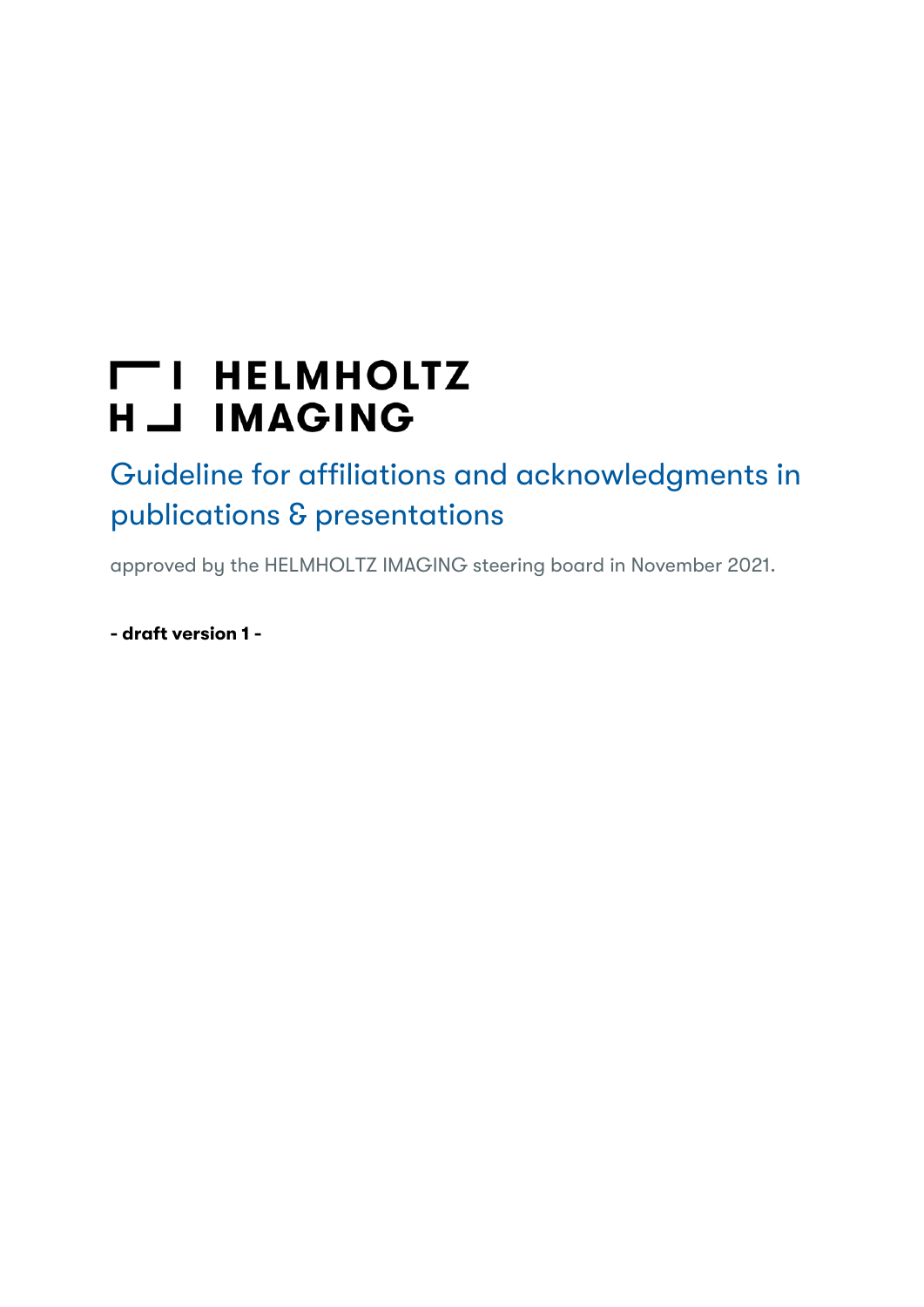### **Content**

| Rationale and introduction | 3              |
|----------------------------|----------------|
| (1) Affiliation            | $\overline{4}$ |
| (2) Acknowledgements       | 5              |
| (3) Note on authorships    | 7              |
| (4) Presentations          | 8              |
| Imprint                    | 9              |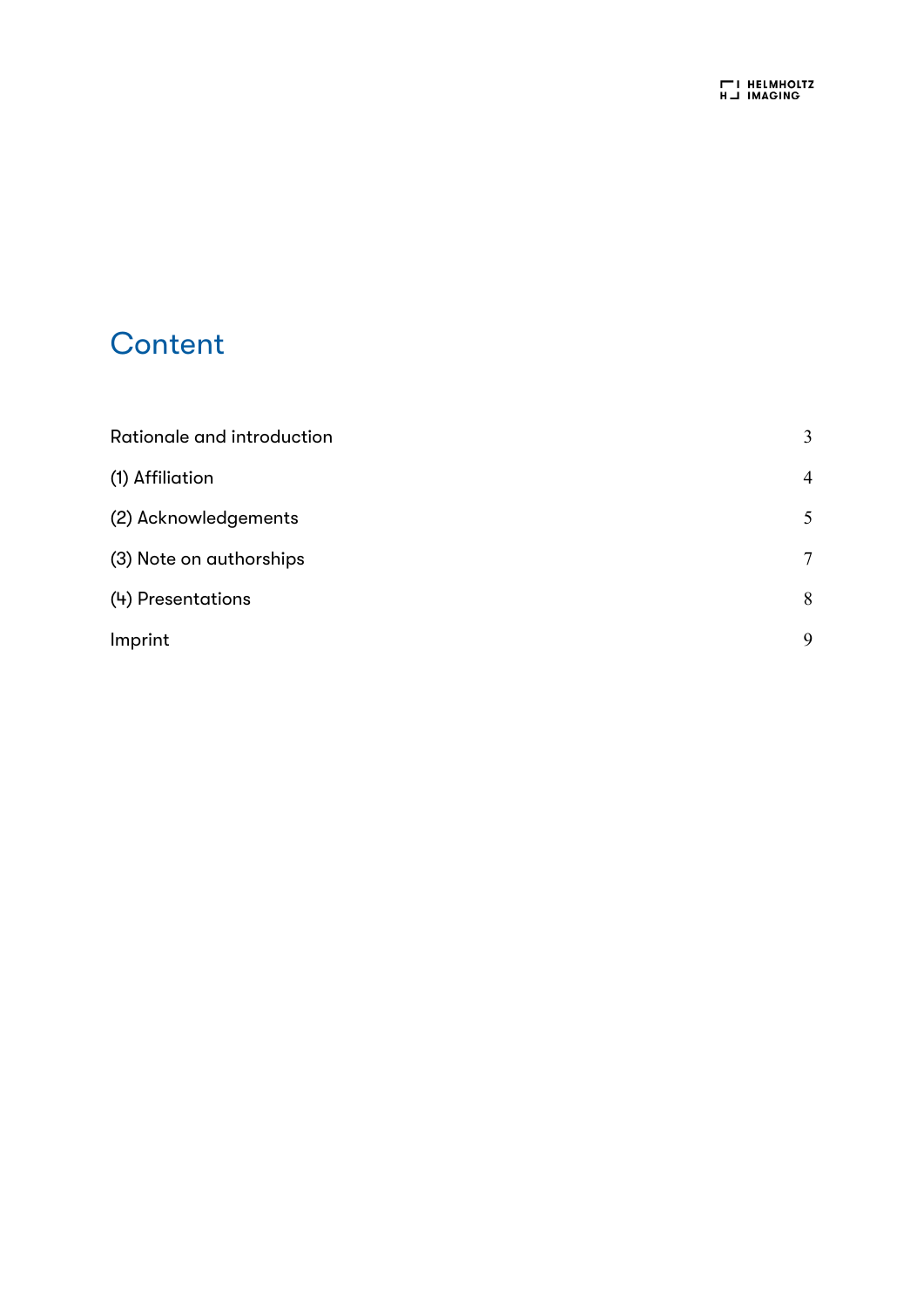### Rationale and introduction

The purpose of this guideline is to ensure that all HELMHOLTZ IMAGING publications and other forms of HELMHOLTZ IMAGING research output are correctly assigned to both HELMHOLTZ IMAGING and the respective authors/contributors.

This guideline applies to all HELMHOLTZ IMAGING staff, recipients of HELMHOLTZ IMAGING-associated funding and HELMHOLTZ IMAGING associates.

Scientific publications represent a central outcome and/or proof of the activity of the HELMHOLTZ IMAGING and the Helmholtz imaging community. Moreover, publication-based metrics among others are key-indicators (KPIs) demonstrating the performance and quality of HELMHOLTZ IMAGING. It is therefore of utmost interest for both the authors and HELMHOLTZ IMAGING that all scientific output, especially every publication, can be correctly assigned and easily identified in respective databases. This document sets out the standardized affiliation and funding acknowledgement style for HELMHOLTZ IMAGING.

The rules stipulated in this guideline are to be followed by all HELMHOLTZ IMAGING staff, all people working on a project funded by HELMHOLTZ IMAGING as well as by HELMHOLTZ IAMGING associates (hereafter summarized as HELMHOLTZ IMAGING members). All must use the standardized definitions throughout the entire publication process and whenever else an affiliation, funding information or acknowledgement is required, e.g., conferences, presentations or project proposals.

To safeguard good scientific practice, especially regarding authorship, please adhere to the Guidelines for Safeguarding Good Research Practice<sup>1</sup> provided by the German Research Foundation (DFG - Deutsche Forschungsgemeinschaft).

A separate document sets out the "Publication policy for collaboration with HELMHOLTZ IMAGING"; it sets out the criteria that lead to co-authorship, mentioning in the acknowledgement etc. in relation to support provided by HELMHOLTZ IMAGING and the use of its services. This policy can be found on our website<sup>2</sup>. Note that the use of a HELMHOLTZ IMAGING Solution always requires a citation of the corresponding publication or DOI and may require a mention of HELMHOLTZ IMAGING in the acknowledgement depending on how much effort HELMHOLTZ IMAGING has put into developing and providing this specific HELMHOLTZ IMAGING Solution. If this is the case, it will be pointed out via citation metadata when downloading the HELMHOLTZ IMAGING Solution.

This guideline and further information can also be found on the HELMHOLTZ IMAGING website at: https://helmholtz-imaging.de/research/publications/index\_eng.html

<sup>1</sup> https://www.dfg.de/en/research\_funding/principles\_dfg\_funding/good\_scientific\_practice/white\_paper/index.html

<sup>2</sup> https://syncandshare.desy.de/index.php/s/T6KZwFMSFyaAXpL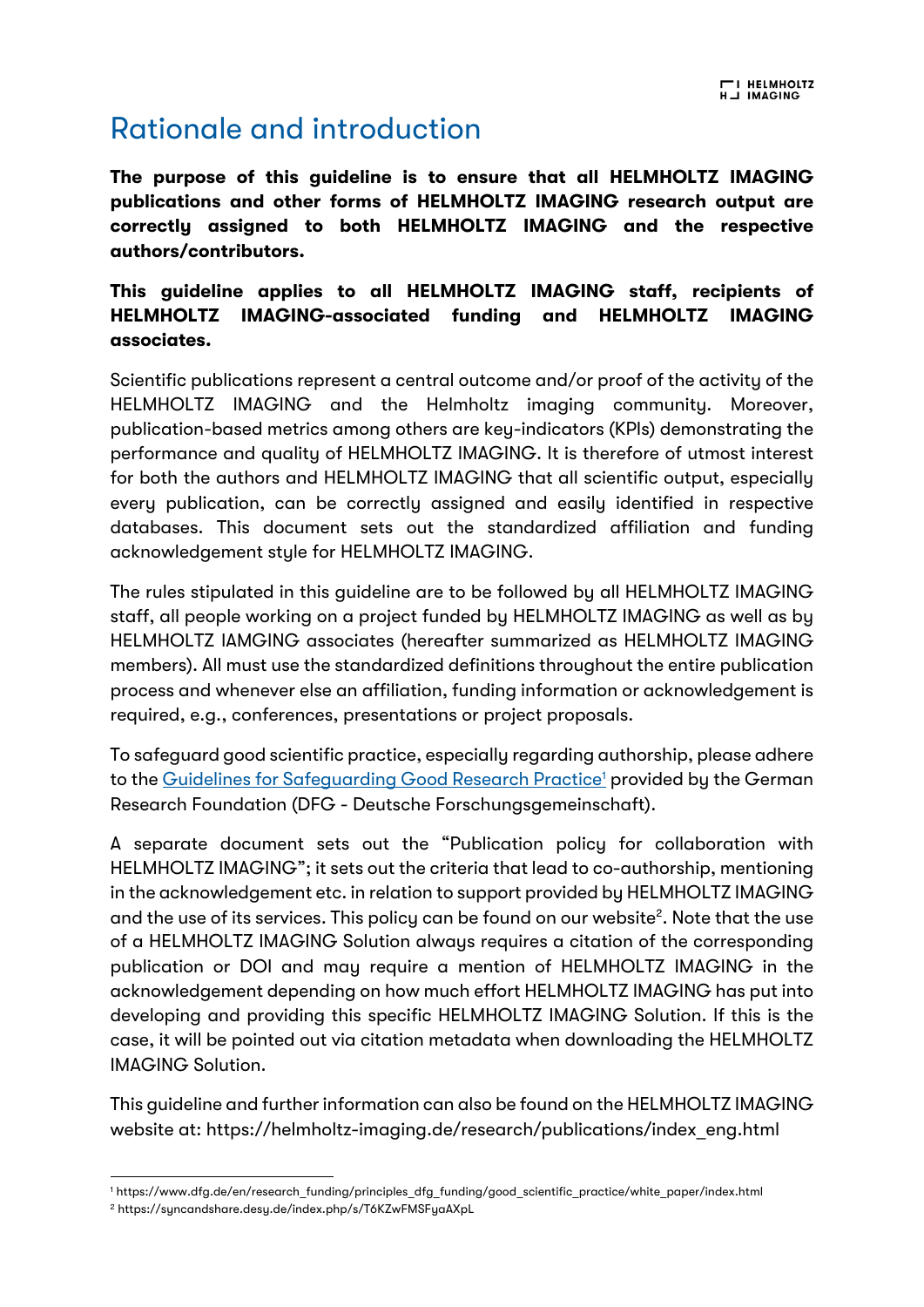### (1) Affiliation

For every publication involving HELMHOLTZ IMAGING staff as author, his or her affiliation with HELMHOLTZ IMAGING shall be given as follows:

HELMHOLTZ IMAGING, Research Center, Street, D-Postcode City, Germany

It is paramount that HELMHOLTZ IMAGING, followed by the respective Helmholtz Center is listed before any other address data. Street and D-Postcode are optional information, depending on the outlet/publisher.

Example (DESY):

Jane Doe1

<sup>1</sup> HELMHOLTZ IMAGING, Deutsches Elektronen-Synchrotron DESY [, Notkestr. 85, D-22607 Hamburg], Germany

For authors with multiple affiliations, HELMHOLTZ IMAGING has to be listed separately from all other affiliations, with its position according to its relevance.

Example:

Alice Armstrong<sup>1,2,3</sup>

<sup>1</sup> HELMHOLTZ IMAGING, Deutsches Elektronen-Synchrotron DESY, Notkestr. 85, D-22607 Hamburg, Germany

<sup>2</sup> Center for Free-Electron Laser Science, Deutsches Elektronen-Synchrotron DESY, Notkestr. 85, D-22607 Hamburg, Germany

<sup>3</sup> University of Hamburg, Institute of Nanostructure and Solid State Physics, Luruper Chausee 149, D-22761 Hamburg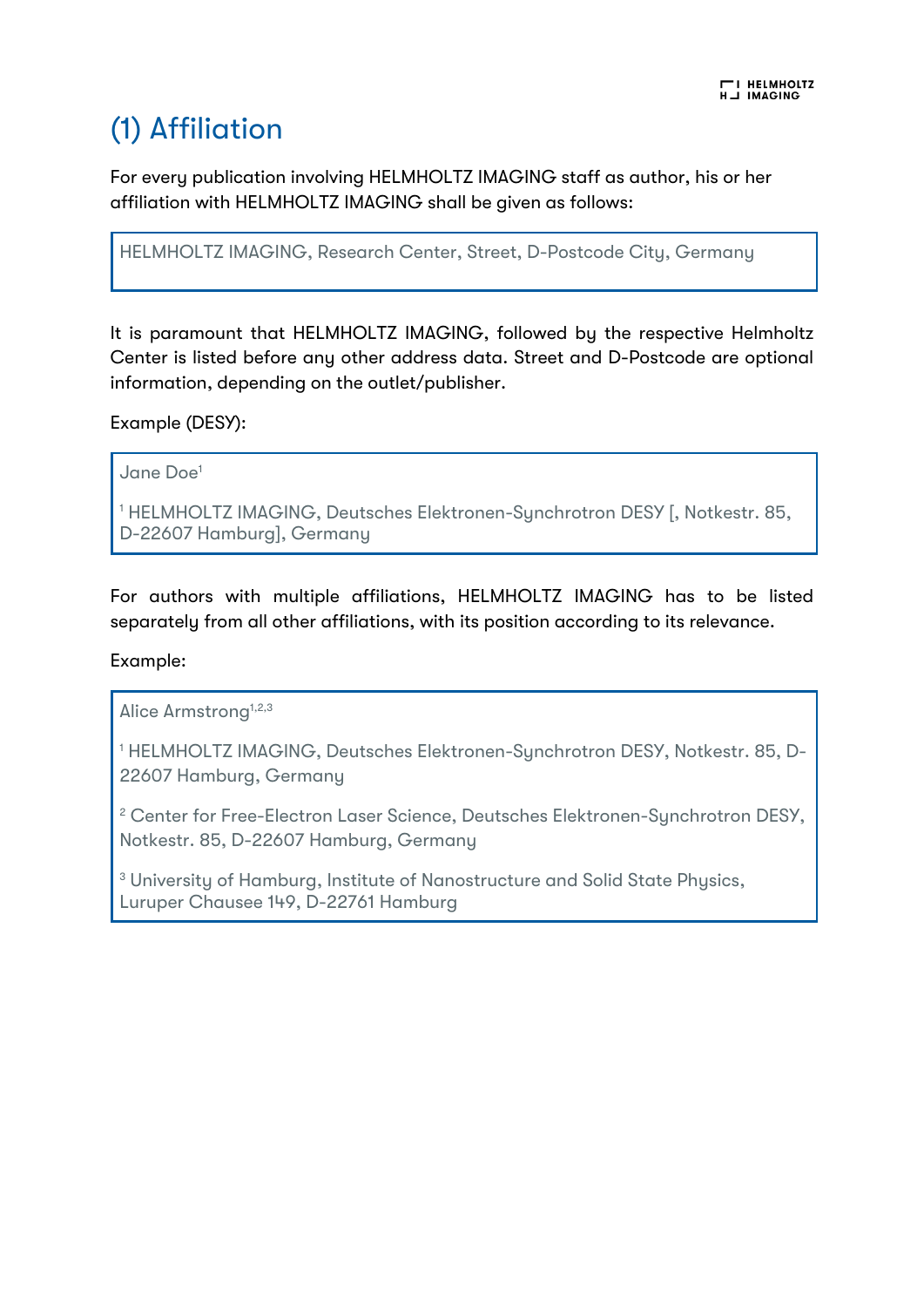### (2) Acknowledgements

HELMHOLTZ IMAGING with the Helmholtz Association's Initiative and Networking Fund shall be mentioned in the acknowledgement paragraph

- if the work or any of its authors has received direct financial support through HELMHOLTZ IMAGING via a grant or stipend and/or
- if the work or any of its authors has received scientific, consulting, technical or editorial support from any staff member of HELMHOLTZ IMAGING.

#### Example:

Jane Doe was funded by HELMHOLTZ IMAGING, a platform of the Helmholtz Information & Data Science Incubator.

#### or without highlighting specific people:

(Part of) this work was funded by HELMHOLTZ IMAGING, a platform of the Helmholtz Information & Data Science Incubator.

A funding statement must be referred to in one sentence in the acknowledgement section. If project/grant/stipend funding has been received, the grant ID/number has to be specified in square brackets:

Jane Doe was funded by HELMHOLTZ IMAGING, a platform of the Helmholtz Information & Data Science Incubator [grant number: ZT-I-PF-5-01].

#### Multiple grant numbers should be separated by comma and space, e.g.:

(Part of) this work was funded by HELMHOLTZ IMAGING, a platform of the Helmholtz Information & Data Science Incubator [grant numbers: ZT-I-PF-5-01, ZT-I-PF-5-02].

If the project was supported by more than one funding agency, the different agencies should be separated by semicolon, with "and" before the last funding agency:

(Part of) this work was funded by HELMHOLTZ IMAGING, a platform of the Helmholtz Information & Data Science Incubator [grant numbers: ZT-I-PF-5-01, ZT-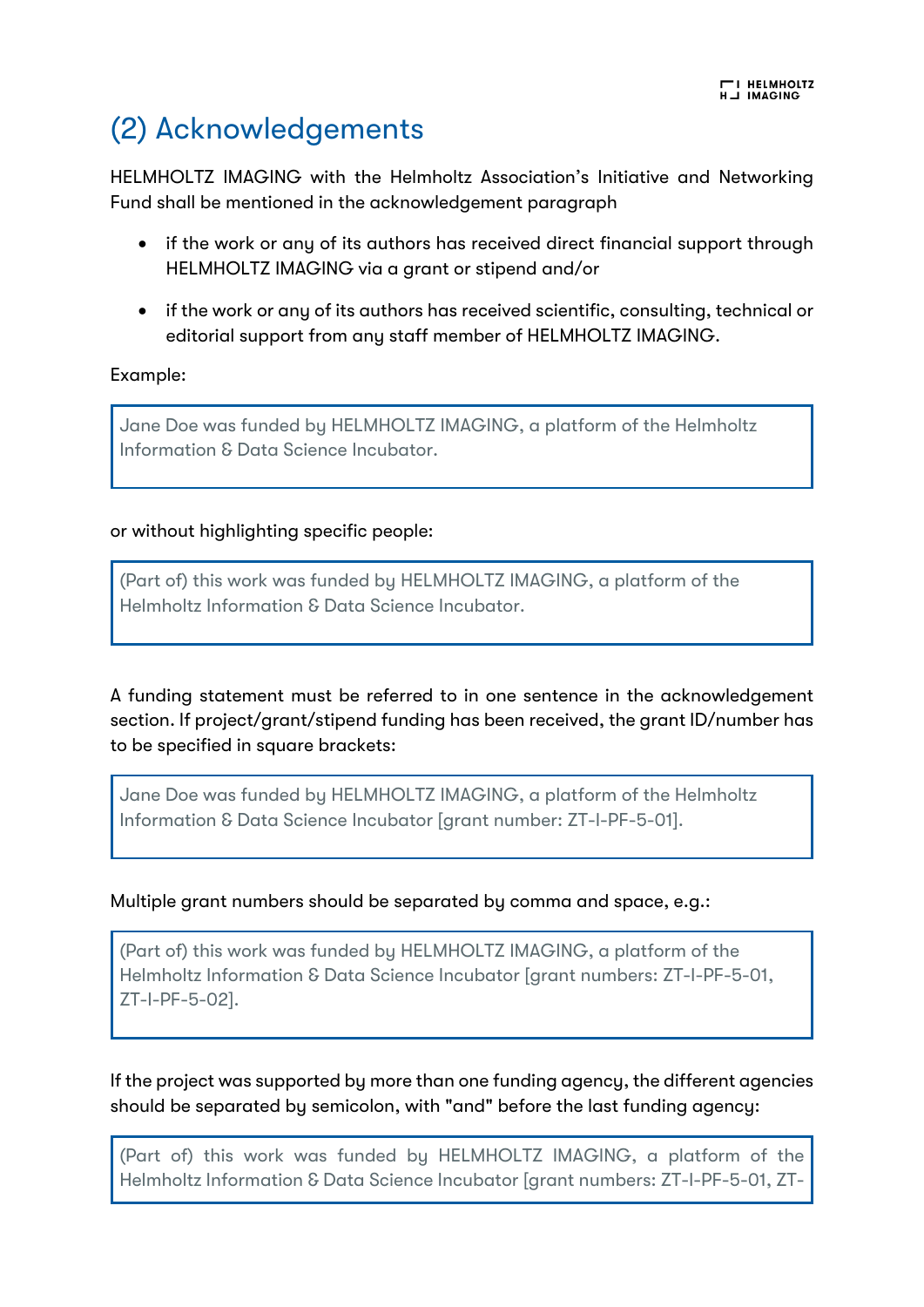I-PF-5-02]; the UK Natural Environment Research Council [grant number NE/K00001/1]; and the Economic and Social Research Council [grant number ES/N00001/1].

To thank specific people in the acknowledgement, their full name, a brief statement about the kind of help received from each individual or group of people and the funding information should be provided as shown:

The authors would like to thank Jane Doe, funded by HELMHOLTZ IMAGING, a platform of the Helmholtz Information & Data Science Incubator, for her advice on ....

#### or for a team/group of people:

The authors would like to thank Jane Doe and her team, funded by HELMHOLTZ IMAGING, a platform of the Helmholtz Information & Data Science Incubator, for validating the imaging methods.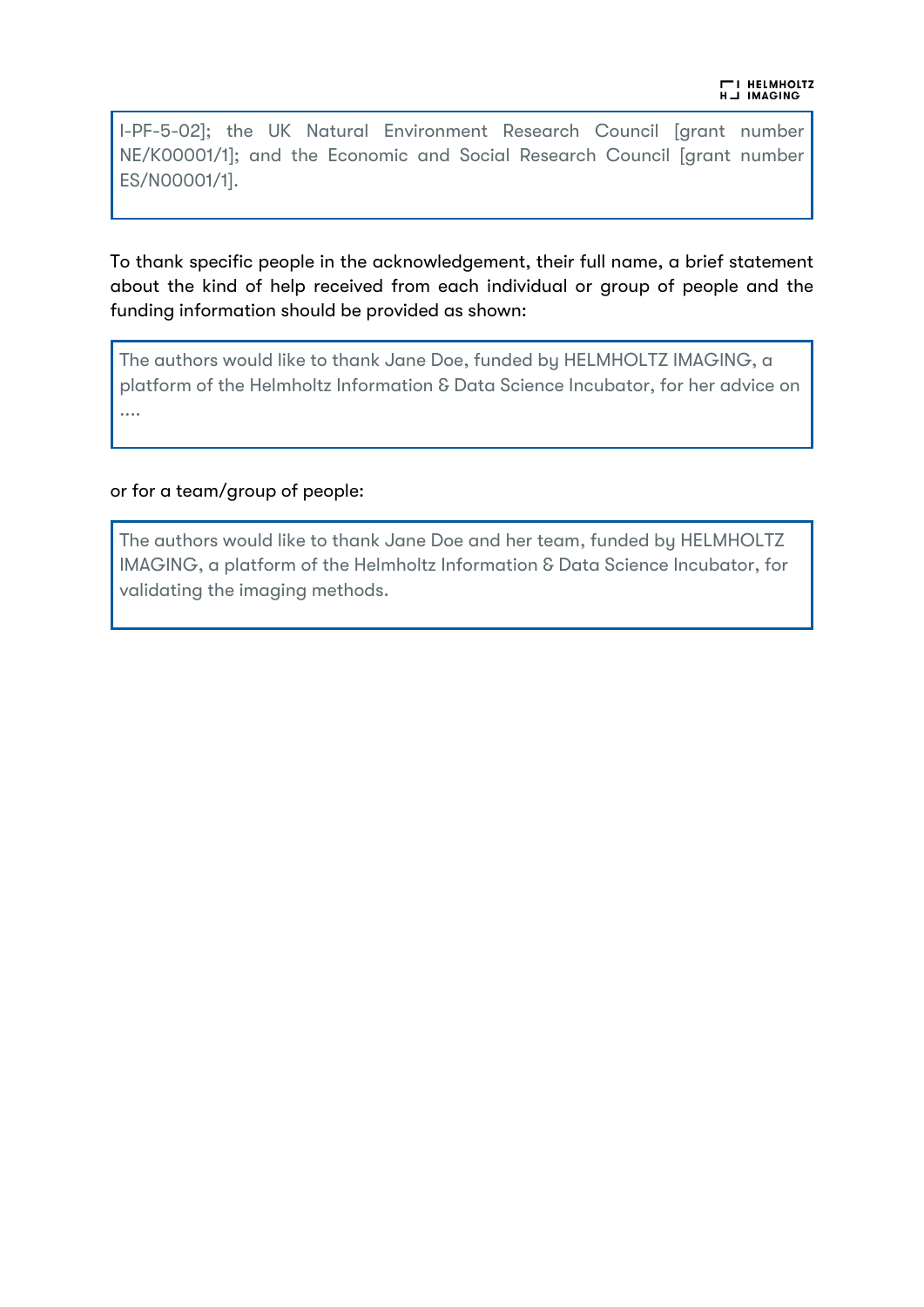### (3) Note on authorships

The Code of Conduct Guidelines for Safeguarding Good Research Practice<sup>3</sup> from the German Research Foundation (DFG - Deutsche Forschungsgemeinschaft) applies for good scientific practice and authorship.

The publication policy for collaboration with HELMHOLTZ IMAGING specifies the handling of author- ships and acknowledgements of publications related to Helmholtz AI vouchers and collaborations with Helmholtz AI consultants.

The publication policy can be found on the <code>HELMHOLTZ</code> IMAGING website $^\text{\tiny\rm{h}}$ .

<sup>3</sup> https://www.dfg.de/en/research\_funding/principles\_dfg\_funding/good\_scientific\_practice/white\_paper/index.html

<sup>4</sup> https://helmholtz-imaging.de/research/publications/index\_eng.html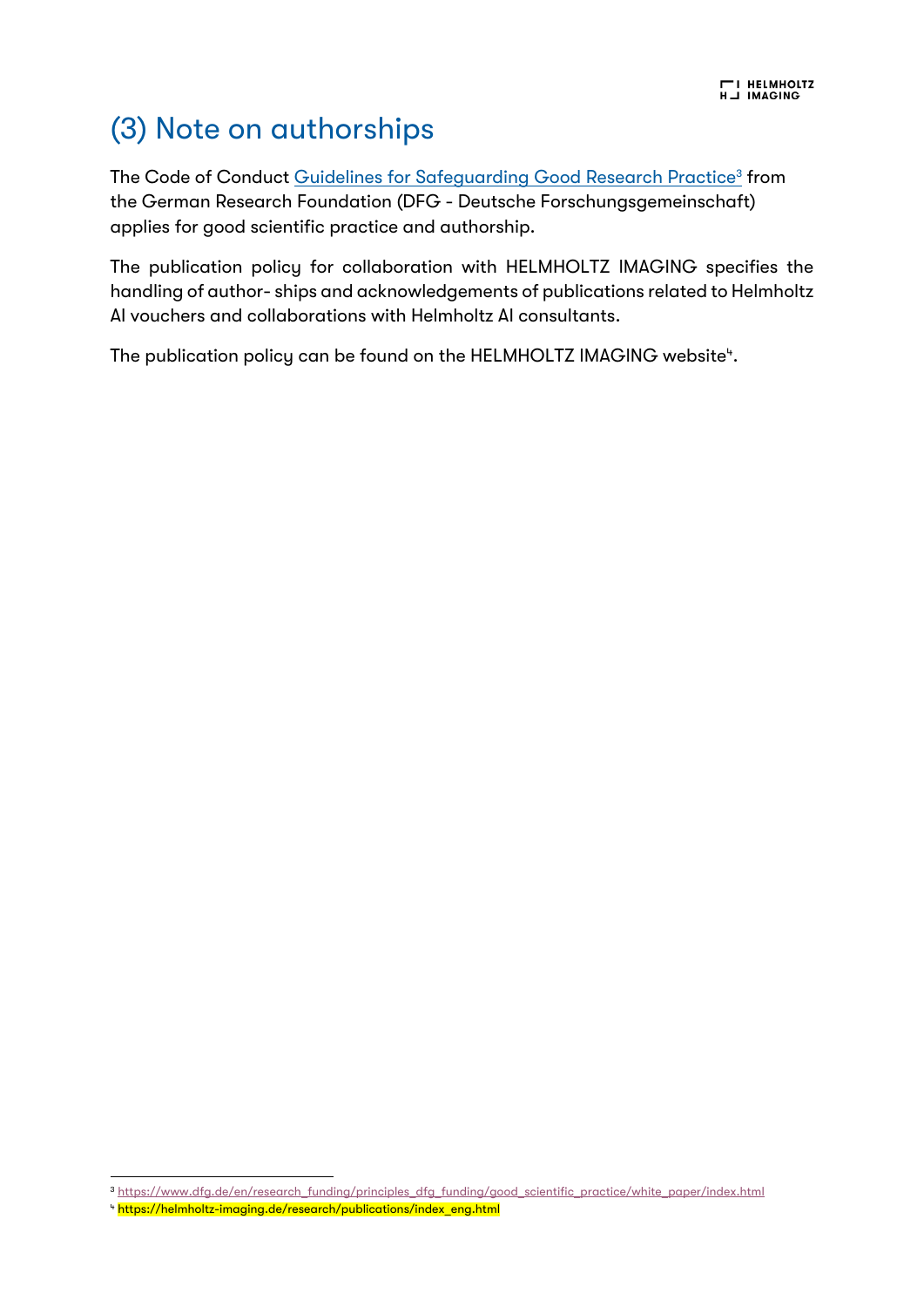## (4) Presentations

HELMHOLTZ IMAGING members who include research results that originate from their work at HELMHOLTZ IMAGING or a project funded by HELMHOLTZ IMAGING in a presentation must mention this in the presentation by prominently naming HELMHOLTZ IMAGING. This is done by using the HELMHOLTZ IMAGING logo on the slides and, if necessary, a supplementary verbal statement statement on the form of cooperation with HELMHOLTZ IMAGING.

The logo can be used either in black (on a light background) or in white (on a dark background). Please refer to the **Logo Guideline Preview<sup>5</sup>** for guidance on how to use the logo.

<sup>5</sup> https://syncandshare.desy.de/index.php/s/XaHEPYPYXmTxKKc